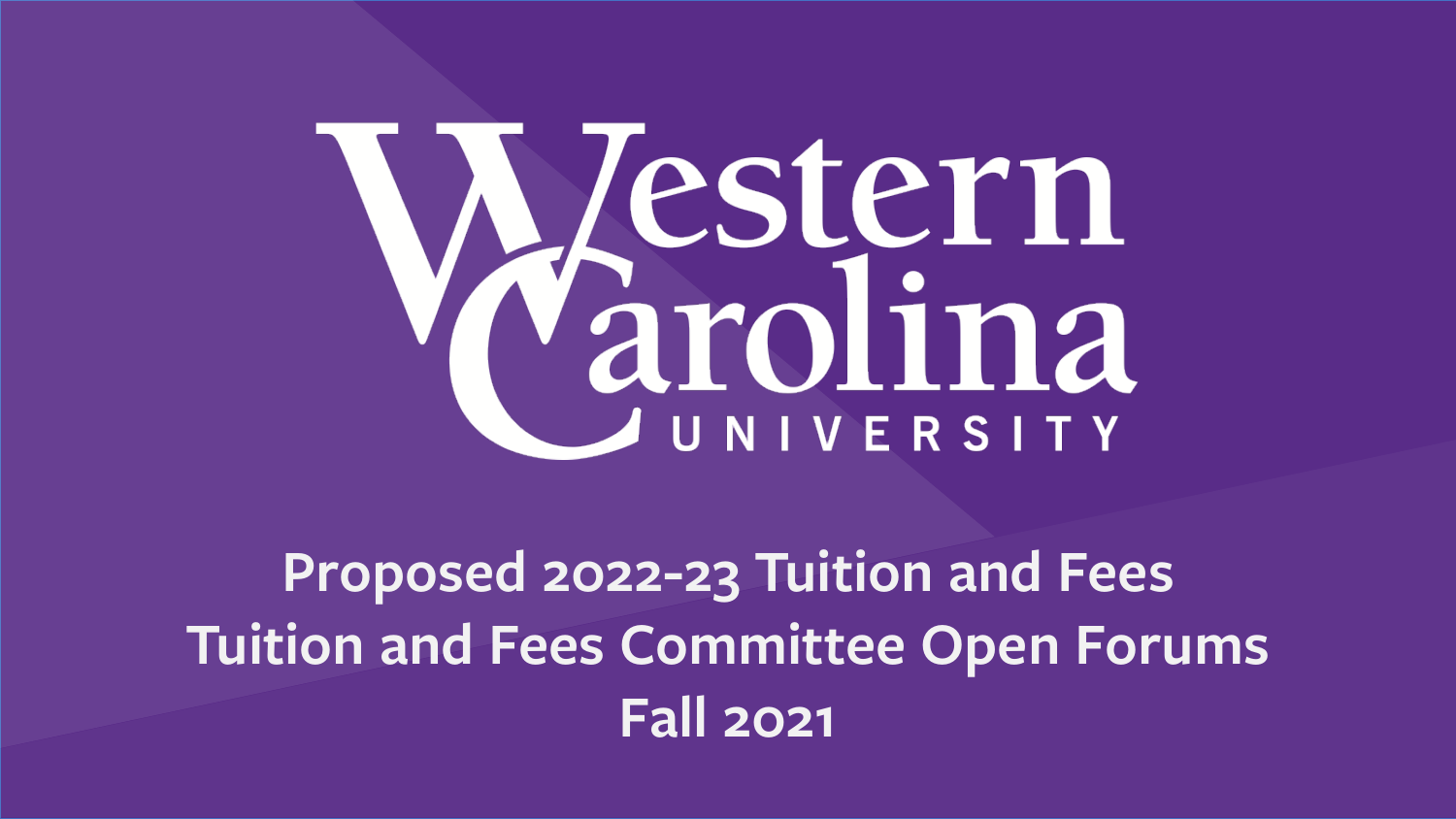### **Presentation Outline**



- Process for Setting Tuition and Fees
- Student Input on Tuition and Fee Proposals
- Proposed Tuition and Fee Increases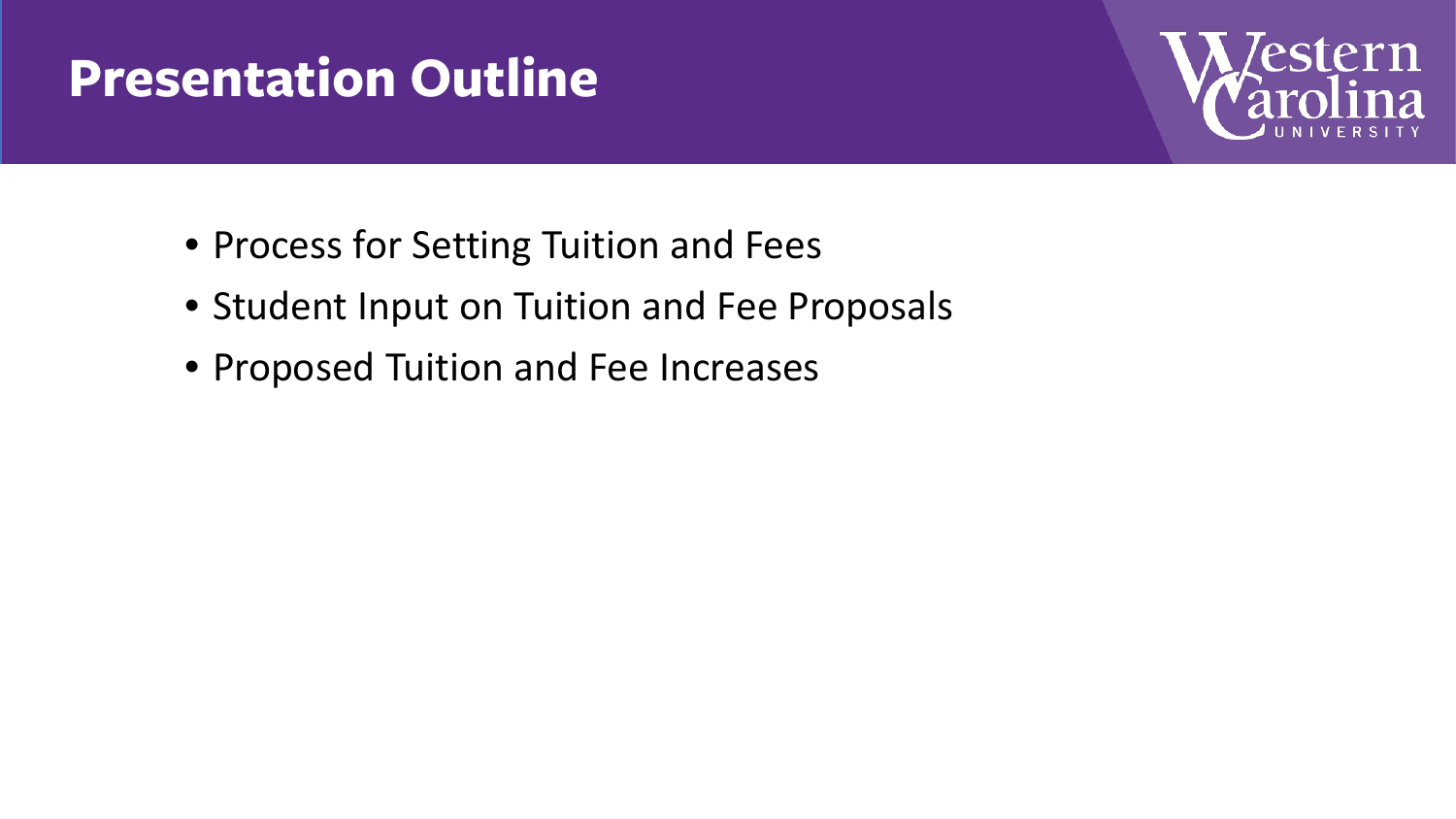# **Process for Setting Tuition and Fees**



- Setting tuition and fees is a complex process that includes multiple steps, starting with WCU's budget hearing process (see BudgetProcess.WCU.edu website).
- WCU proposes tuition and fees that must be approved by the WCU Board of Trustees.
- Next the UNC Board of Governors approves the proposed tuitions and many of the fees.
- Then approved proposals become part of the NC state budget process with votes by the legislature and finalized when the Governor signs the state budget into law.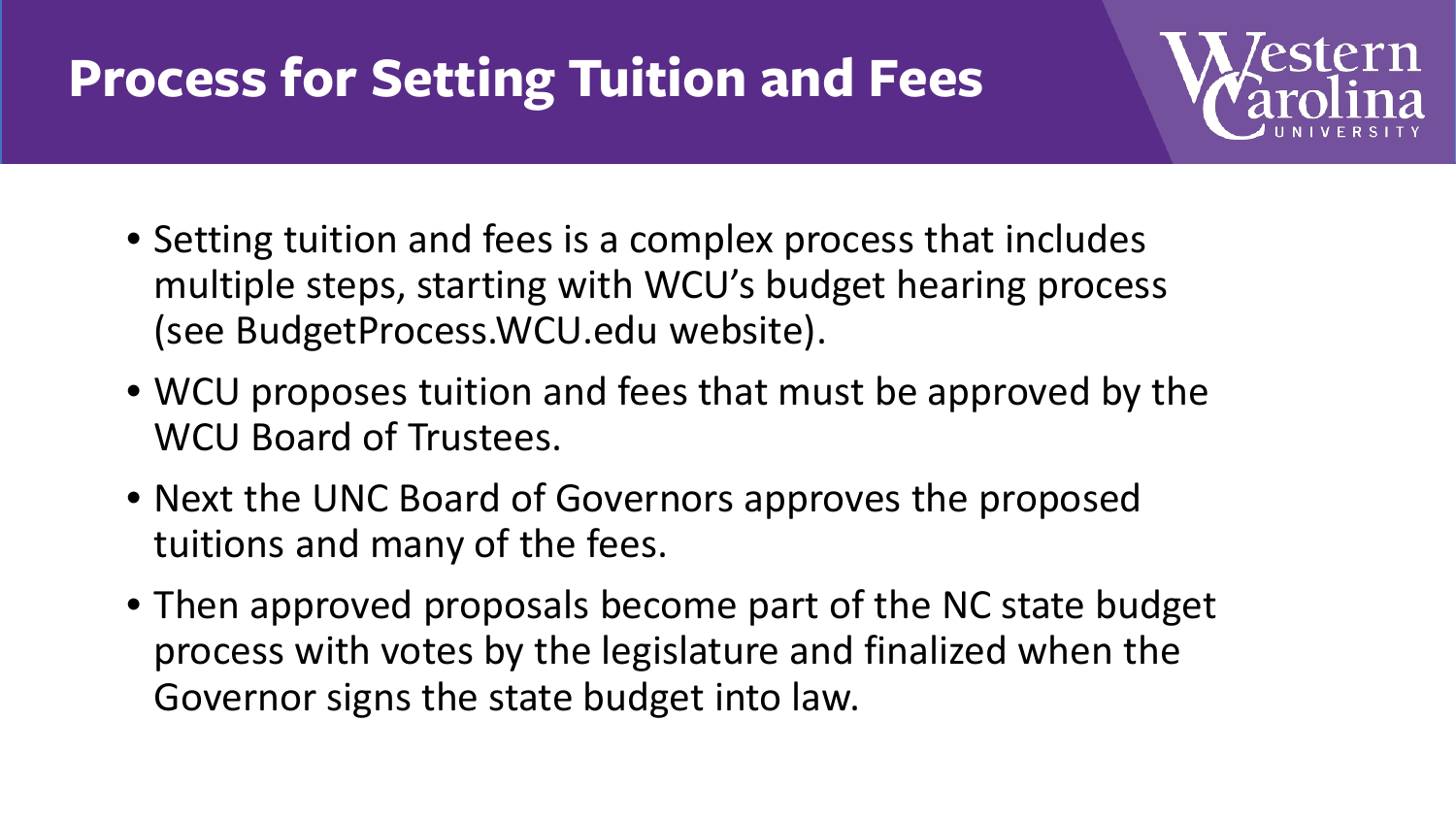#### **UNC Undergraduate Tuition and Fees**

*l*estern<br>arolina

#### The University of North Carolina Tuition and Fees Applicable to All Regular Full-Time Undergraduate Students 2021-22

|                                        |                |                             | <b>General Fees</b> |        |        |                                   |       |                                                               | Debt           |          | Total                     | Total                     |
|----------------------------------------|----------------|-----------------------------|---------------------|--------|--------|-----------------------------------|-------|---------------------------------------------------------------|----------------|----------|---------------------------|---------------------------|
|                                        | <b>Tuition</b> |                             |                     | Health |        | <b>Student Educational Campus</b> |       | <b>Total</b>                                                  | <b>Service</b> | Total    | <b>Resident</b>           | <b>Nonresident</b>        |
|                                        |                | <b>Resident Nonresident</b> |                     |        |        |                                   |       | Athletics Services Activities and Tech. Security General Fees | Fee            | Fees*    | <b>Tuition &amp; Fees</b> | <b>Tuition &amp; Fees</b> |
| <b>NC State University</b>             | 6,535.00       | 27,320.00                   | 232.00              | 445.00 | 679.32 | 439.28                            | 60.00 | 1.855.60                                                      | 534.00         | 2,389.60 | 8,924.60                  | 29.709.60                 |
| UNC-Chapel Hill                        | 7,019.00       | 34,882.00                   | 279.00              | 410.15 | 394.16 | 442.30                            | 60.00 | 1,585.61                                                      | 185.85         | 1,771.46 | 8,790.46                  | 36,653.46                 |
| <b>East Carolina University</b>        | 4,452.00       | 20,729.00                   | 773.00              | 319.00 | 702.00 | 403.00                            | 52.00 | 2,249.00                                                      | 445.00         | 2,694.00 | 7,146.00                  | 23,423.00                 |
| <b>NC A &amp; T State University</b>   | 3.540.00       | 17.050.00                   | 870.00              | 370.00 | 714.25 | 469.06                            | 60.00 | 2.483.31                                                      | 588.00         | 3.071.31 | 6.611.31                  | 20,121.31                 |
| <b>UNC Charlotte</b>                   | 3,812.00       | 17.246.00                   | 824.00              | 335.00 | 650.00 | 622.00                            | 34.00 | 2,465.00                                                      | 720.00         | 3,185.00 | 6,997.00                  | 20,431.00                 |
| <b>UNC Greensboro</b>                  | 4,422.00       | 19.581.00                   | 780.00              | 372.00 | 577.00 | 461.00                            | 54.00 | 2,244.00                                                      | 707.00         | 2.951.00 | 7.373.00                  | 22,532.00                 |
| UNC Wilmington                         | 4,443.00       | 18,508.00                   | 774.55              | 246.07 | 698.95 | 534.94                            | 60.00 | 2,314.51                                                      | 376.00         | 2,690.51 | 7,133.51                  | 21,198.51                 |
| Appalachian State University           | 4,242.00       | 19.849.00                   | 783.00              | 335.00 | 659.00 | 576.00                            | 60.00 | 2,413.00                                                      | 634.00         | 3,047.00 | 7.289.00                  | 22,896.00                 |
| <b>Fayetteville State University</b>   | 2,982.00       | 14,590.00                   | 768.00              | 287.00 | 565.00 | 382.00                            | 60.00 | 2,062.00                                                      | 335.00         | 2,397.00 | 5,379.00                  | 16,987.00                 |
| <b>NC Central University</b>           | 3,728.00       | 16.435.00                   | 847.00              | 312.66 | 501.40 | 428.15                            | 60.00 | 2.149.21                                                      | 570.00         | 2.719.21 | 6,447.21                  | 19,154.21                 |
| <b>UNC Pembroke</b>                    | 1,000.00       | 5,000.00                    | 781.52              | 215.49 | 697.84 | 533.91                            | 60.00 | 2,288.76                                                      | 206.00         | 2,494.76 | 3,494.76                  | 7,494.76                  |
| <b>Western Carolina University</b>     | 1,000.00       | 5,000.00                    | 782.00              | 350.00 | 632.00 | 544.00                            | 60.00 | 2,368.00                                                      | 523.00         | 2,891.00 | 3,891.00                  | 7,891.00                  |
| Winston-Salem State University         | 3,401.00       | 14.057.44                   | 780.00              | 340.00 | 545.70 | 416.46                            | 31.00 | 2,113.16                                                      | 423.00         | 2,536.16 | 5,937.16                  | 16,593.60                 |
| <b>UNC Asheville</b>                   | 4,122.00       | 21,470.00                   | 855.00              | 403.00 | 791.50 | 527.00                            | 60.00 | 2,636.50                                                      | 394.00         | 3,030.50 | 7,152.50                  | 24,500.50                 |
| <b>Elizabeth City State University</b> | 1,000.00       | 5,000.00                    | 899.00              | 333.00 | 738.00 | 326.00                            | 30.00 | 2,326.00                                                      | —              | 2,326.00 | 3,326.00                  | 7,326.00                  |
| UNC School of the Arts (1)             | 6.497.00       | 23,731.00                   | N/A                 | 882.00 | 748.00 | 754.00                            | 60.00 | 2,444.00                                                      | Ξ.             | 2.444.00 | 8,941.00                  | 26,175.00                 |

(1) Does not include High School

\* In addition to the fees above, the Board also authorized a \$1 ASG fee which is not included in the total fees amount.

2/18/21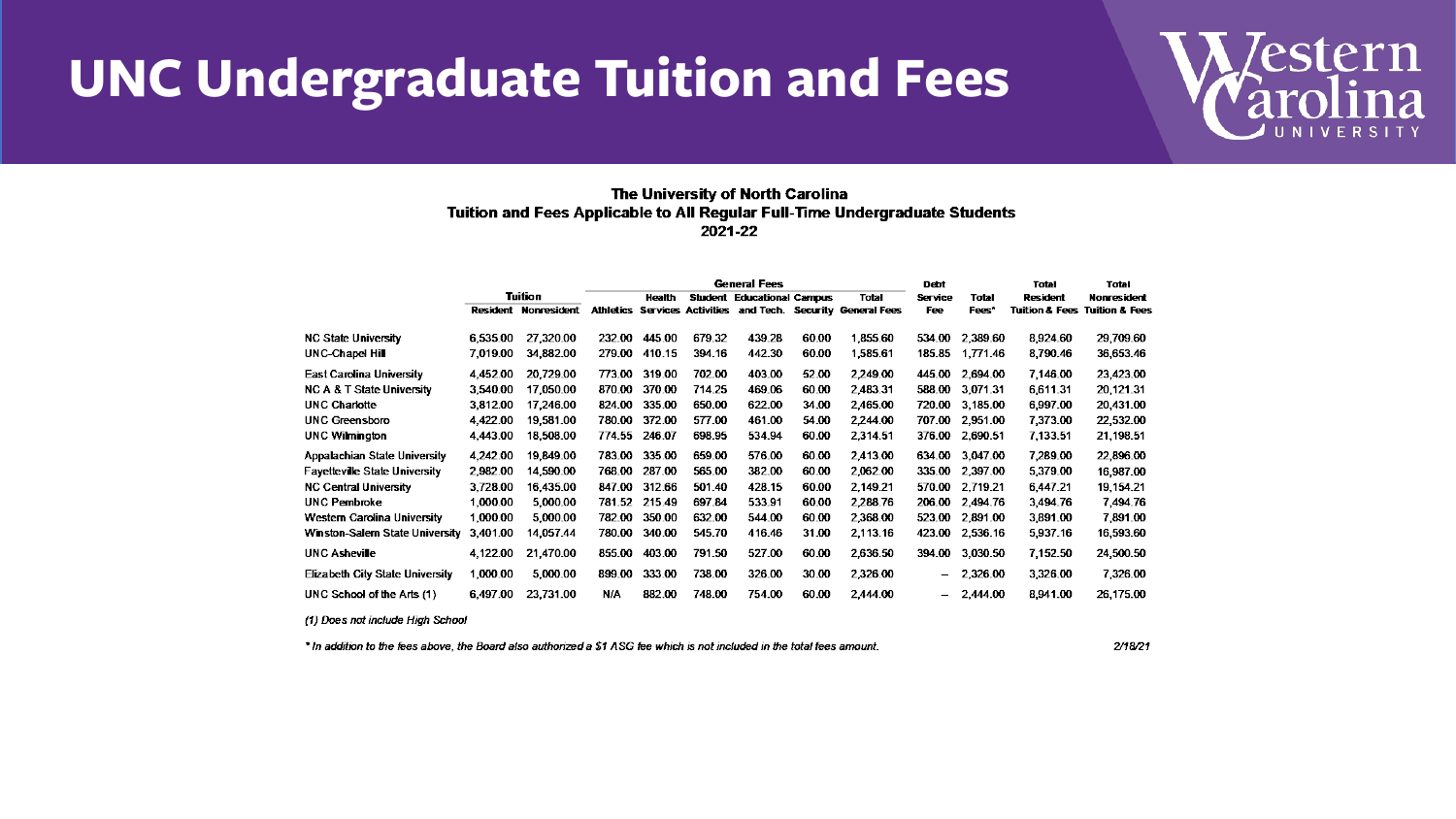#### **UNC Graduate Tuition and Fees**



#### The University of North Carolina Tuition and Fees Applicable to All Regular Full-Time Graduate Students 2021-22

|                                        |                |                    | <b>General Fees</b> |        |                                   |        |              |                                                               | <b>Debt</b> |                   | <b>Total</b>              | Total                     |
|----------------------------------------|----------------|--------------------|---------------------|--------|-----------------------------------|--------|--------------|---------------------------------------------------------------|-------------|-------------------|---------------------------|---------------------------|
|                                        | <b>Tuition</b> |                    | <b>Health</b>       |        | <b>Student Educational Campus</b> |        | <b>Total</b> | <b>Service</b>                                                | Total       | <b>Resident</b>   | <b>No mesident</b>        |                           |
|                                        | Resident       | <b>Nonresident</b> |                     |        |                                   |        |              | Athletics Services Activities and Tech. Security General Fees | Fee         | Fees <sup>*</sup> | <b>Tuition &amp; Fees</b> | <b>Tuition &amp; Fees</b> |
| <b>NC State University</b>             | 9,095.00       | 27,082.00          | 232.00              | 445.00 | 679.32                            | 439.28 | 60.00        | 1,855.60                                                      | 534.00      | 2,389.60          | 11.484.60                 | 29,471.60                 |
| UNC-Chapel Hill                        | 10,552.00      | 28,844.00          | 279.00              | 410.15 | 372.18                            | 442.30 | 60.00        | 1,563.63                                                      | 185.85      | 1,749.48          | 12.301.48                 | 30,593.48                 |
| <b>East Carolina University</b>        | 4.749.00       | 17,898.00          | 773.00              | 319.00 | 702.00                            | 403.00 | 52.00        | 2,249.00                                                      | 445.00      | 2694.00           | 7,443.00                  | 20,592.00                 |
| <b>NC A &amp; T State University</b>   | 4,745.00       | 17,545.00          | 870.00              | 370.00 | 714.25                            | 469.06 | 60.00        | 2,483.31                                                      | 588.00      | 3,071.31          | 7,816.31                  | 20,616.31                 |
| <b>UNC Charlotte</b>                   | 4,337.00       | 17,771.00          | 824.00              | 335.00 | 650.00                            | 622.00 | 34.00        | 2,465.00                                                      | 720.00      | 3.185.00          | 7,522.00                  | 20,956.00                 |
| <b>UNC Greensboro</b>                  | 5,219.00       | 18,937.00          | 780.00              | 37200  | 577.00                            | 461.00 | 54.00        | 2,244.00                                                      | 707.00      | 2,951.00          | 8,170.00                  | 21,888.00                 |
| <b>UNC Wilmington</b>                  | 4,719.00       | 18.548.00          | 774.55              | 246.07 | 698.95                            | 534.94 | 60.00        | 2,314.51                                                      | 376.00      | 2690.51           | 7,409.51                  | 21,238.51                 |
| Appalachian State University           | 4,839.00       | 19,849.00          | 783.00              | 335.00 | 659.00                            | 576.00 | 60.00        | 2,413.00                                                      | 634.00      | 3,047.00          | 7,886.00                  | 22,896.00                 |
| Favetteville State University          | 3,437.97       | 14,503.38          | 768.00              | 287.00 | 565.00                            | 382.00 | 60.00        | 2,062.00                                                      | 335.00      | 2,397.00          | 5,834.97                  | 16,900.38                 |
| <b>NC Central University</b>           | 4,740.00       | 17,694.00          | 847.00              | 312.66 | 426.80                            | 428.15 | 60.00        | 2,074.61                                                      | 570.00      | 2644.61           | 7,384.61                  | 20,338.61                 |
| <b>UNC Pembroke</b>                    | 4,280.00       | 16.834.00          | 781.52              | 215.49 | 697.84                            | 533.91 | 60.00        | 2.288.76                                                      | 206.00      | 2,494.76          | 6,774.76                  | 19,328.76                 |
| Western Carolina University            | 4,435.00       | 14.842.00          | 782.00              | 350.00 | 632.00                            | 544.00 | 60.00        | 2.368.00                                                      | 523.00      | 2891.00           | 7,326.00                  | 17,733.00                 |
| Winston-Salem State University         | 3,872.00       | 14,406.61          | 780.00              | 340.00 | 545.70                            | 416.46 | 31.00        | 2,113.16                                                      | 423.00      | 2,536.16          | 6,408.16                  | 16,942.77                 |
| <b>UNC Asheville</b>                   | 4.914.00       | 21.236.00          | 855.00              | 403.00 | 791.50                            | 527.00 | 60.00        | 2,636.50                                                      | 394.00      | 3,030.50          | 7,944.50                  | 24,266.50                 |
| <b>Elizabeth City State University</b> | 3,375.43       | 16,437.13          | 899.00              | 333.00 | 738.00                            | 326.00 | 30.00        | 2,326.00                                                      |             | 2,326.00          | 5,701.43                  | 18,763.13                 |
| <b>UNC School of the Arts</b>          | 9,196.00       | 23,899.00          | N/Α                 | 882.00 | 748.00                            | 754.00 | 60.00        | 2.444.00                                                      |             | 2,444.00          | 11,640.00                 | 26,343.00                 |

\* In addition to the fees above, the Board also authorized a \$1 ASG fee which is not included in the total fees amount.

2/18/21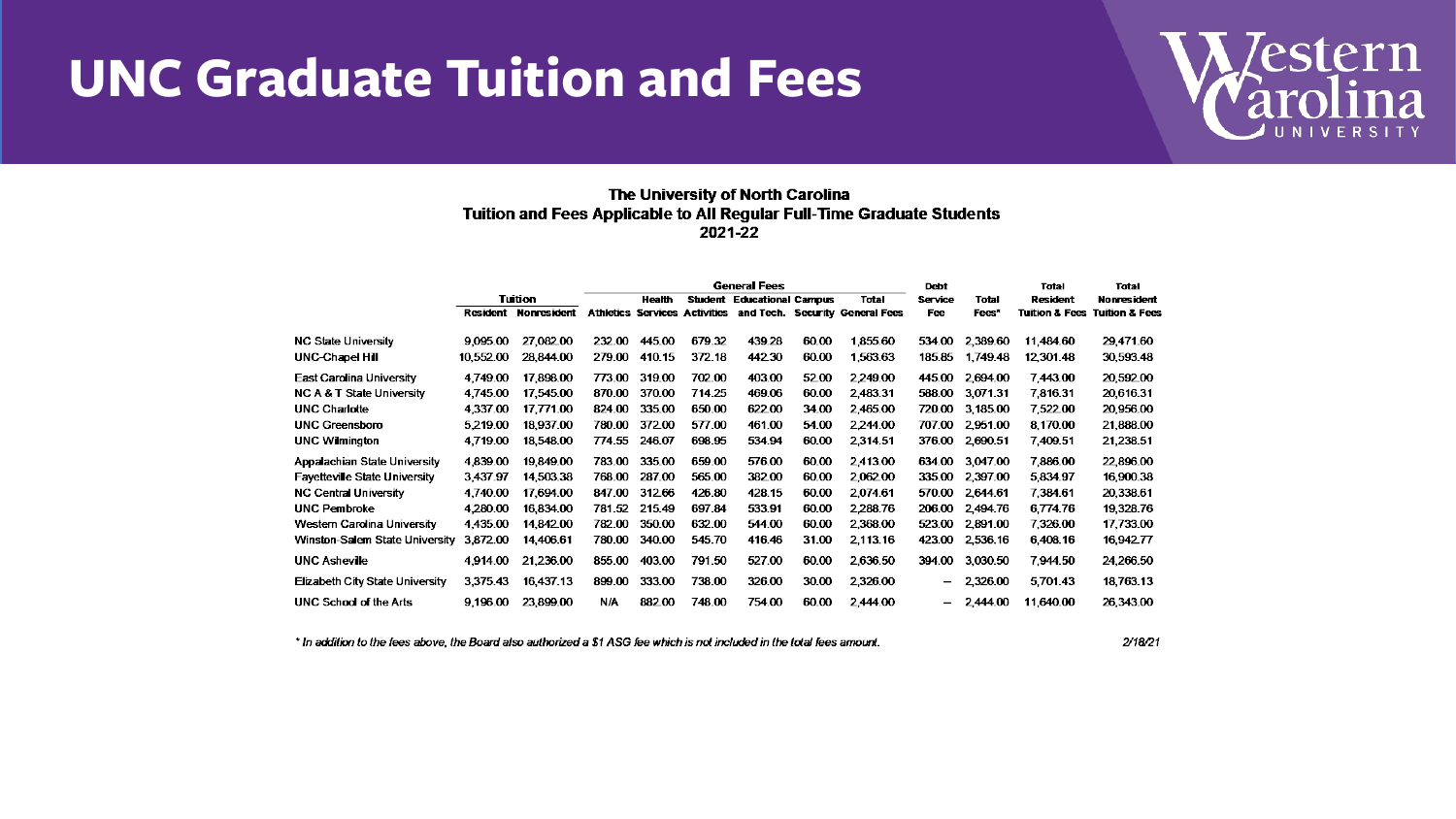# **Tuition and Fee Committee**



- The Tuition and Fee Committee is charged under UNC System policy with reviewing tuition and fee proposals, student financial aid information, UNC System information; but most importantly, getting student input on proposed increases.
- Some proposals are still under review/discussion and changes to these proposals may occur.
- For more information about the T&F Committee:
	- Search the WCU website for "Tuition and Fees Committee"
	- https://www.wcu.edu/apply/tuition-and-fees/tuition-fee-committee.aspx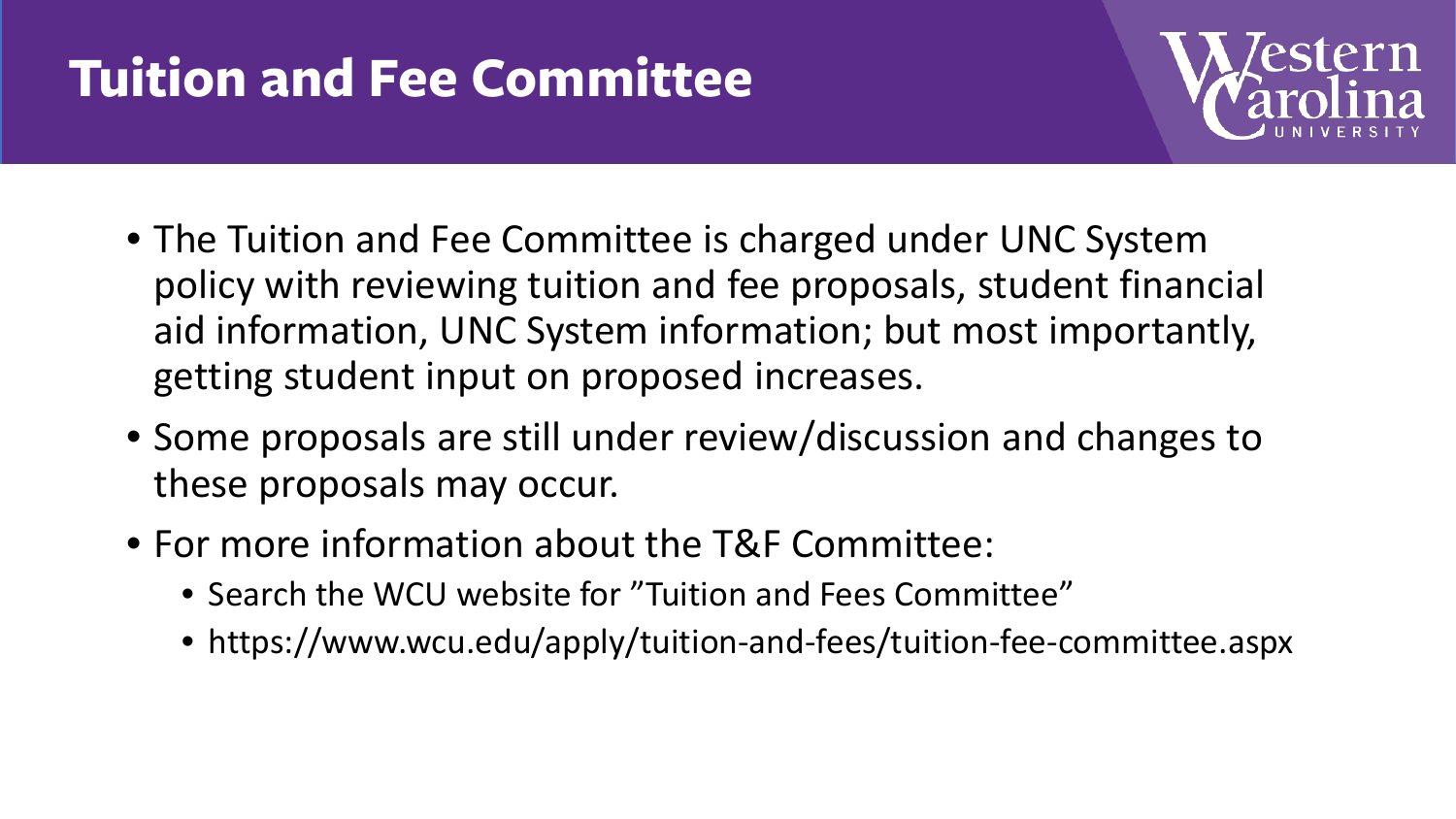# **Student Financial Aid Information**



- Total number of students that submitted a Free Application for Federal Student Aid (FAFSA) remained even over the last two years
- Last year approximately 37% of WCU undergraduate students received a Pell Grant
- For 2020-21 WCU undergraduate students that received degrees, the average student loan debt was \$25,295
- For 2020-21 WCU graduate students that received degrees, the average student loan debt was \$53,890 (includes any undergraduate debt incurred)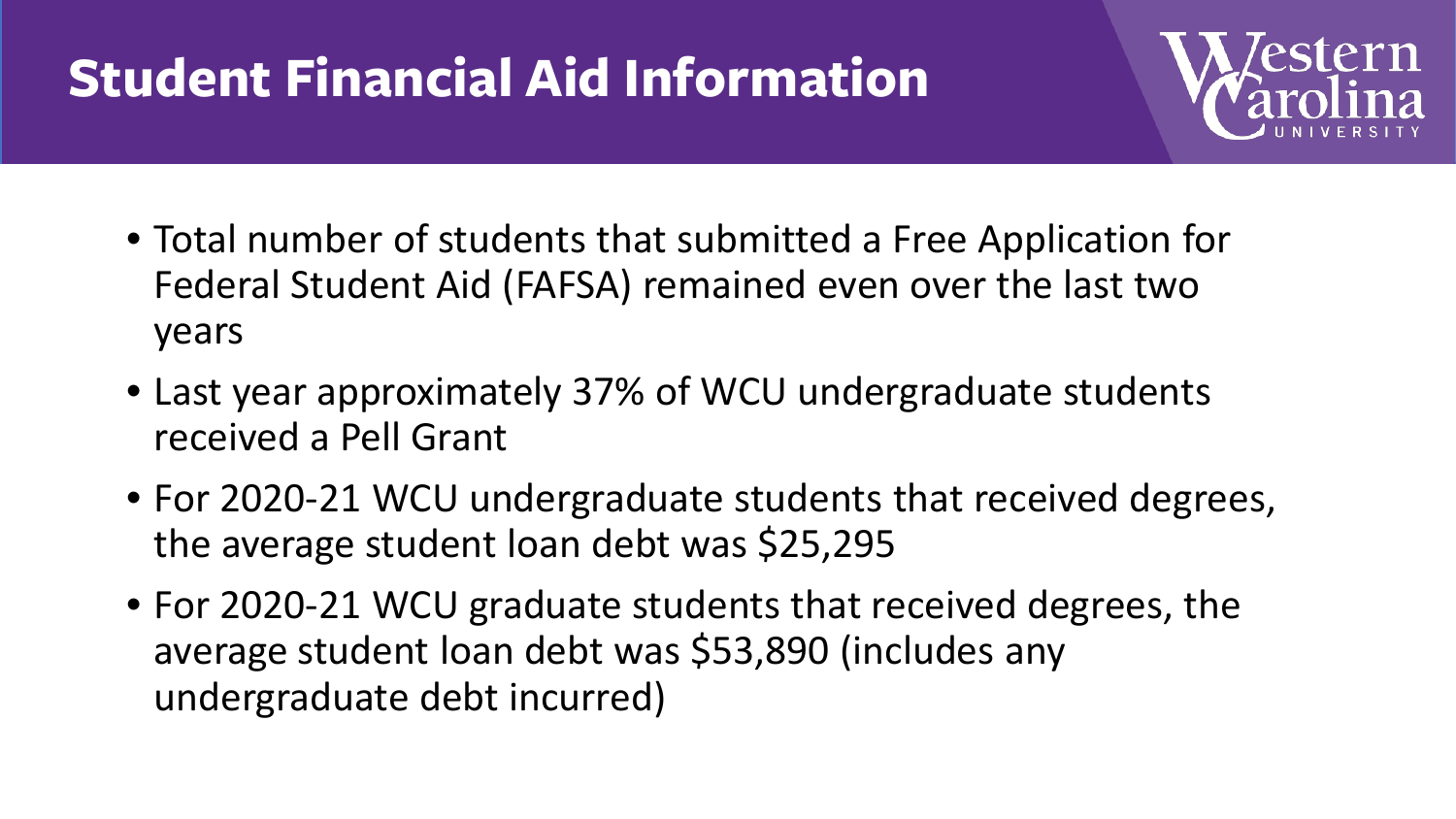#### **NC Promise Information**



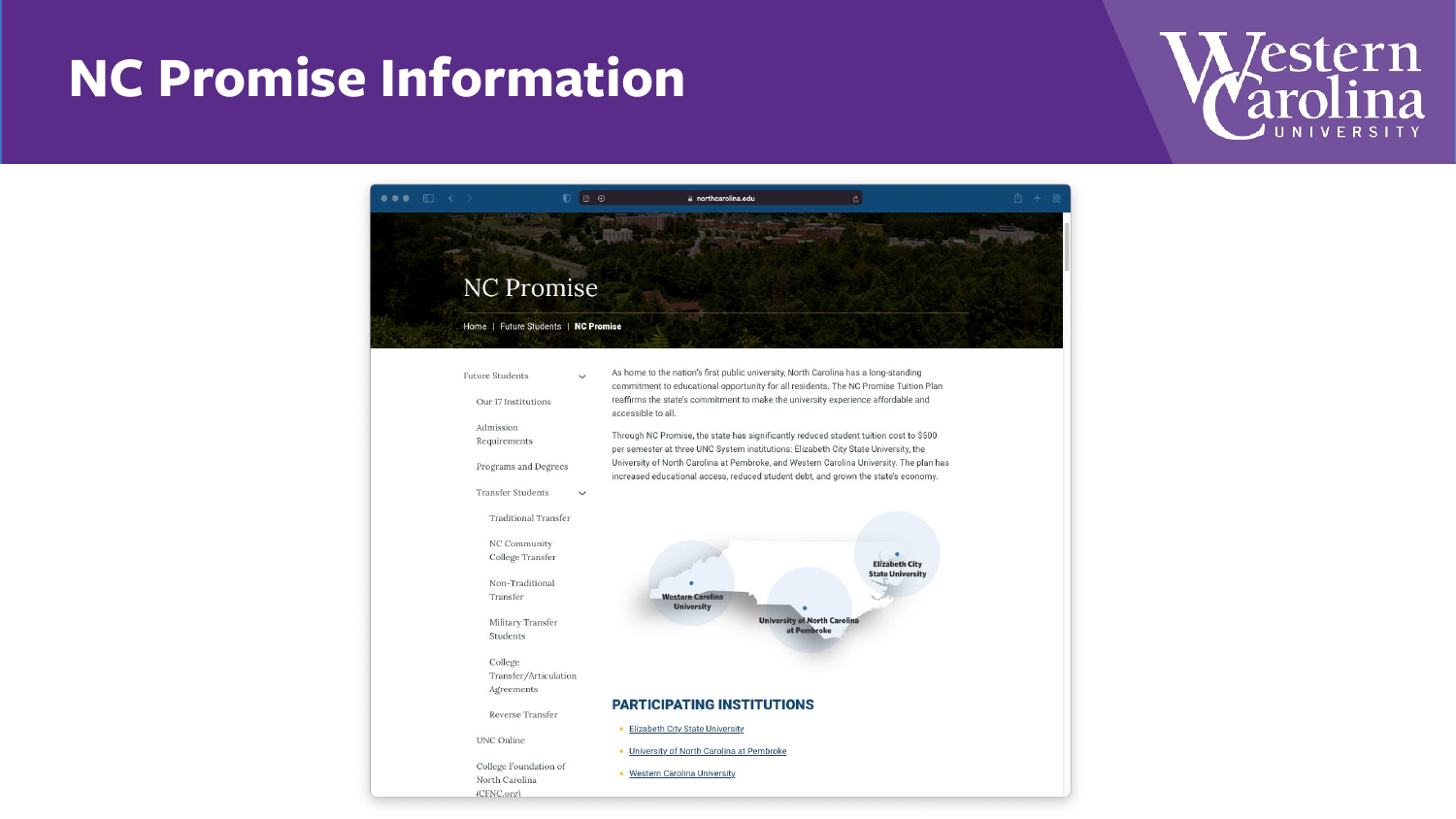# **NC Promise Sets WCU Tuition**



- NC Promise is a program for ECSU, UNC-Pembroke, and Western Carolina University undergraduate students
- Tuition for all NC undergraduates is \$1,000 for the academic year, or \$500 per semester
- Tuition for all Out-of-State undergraduates is \$5,000 for the academic year, or \$2,500 per semester
- NC Promise does not apply to graduate student tuition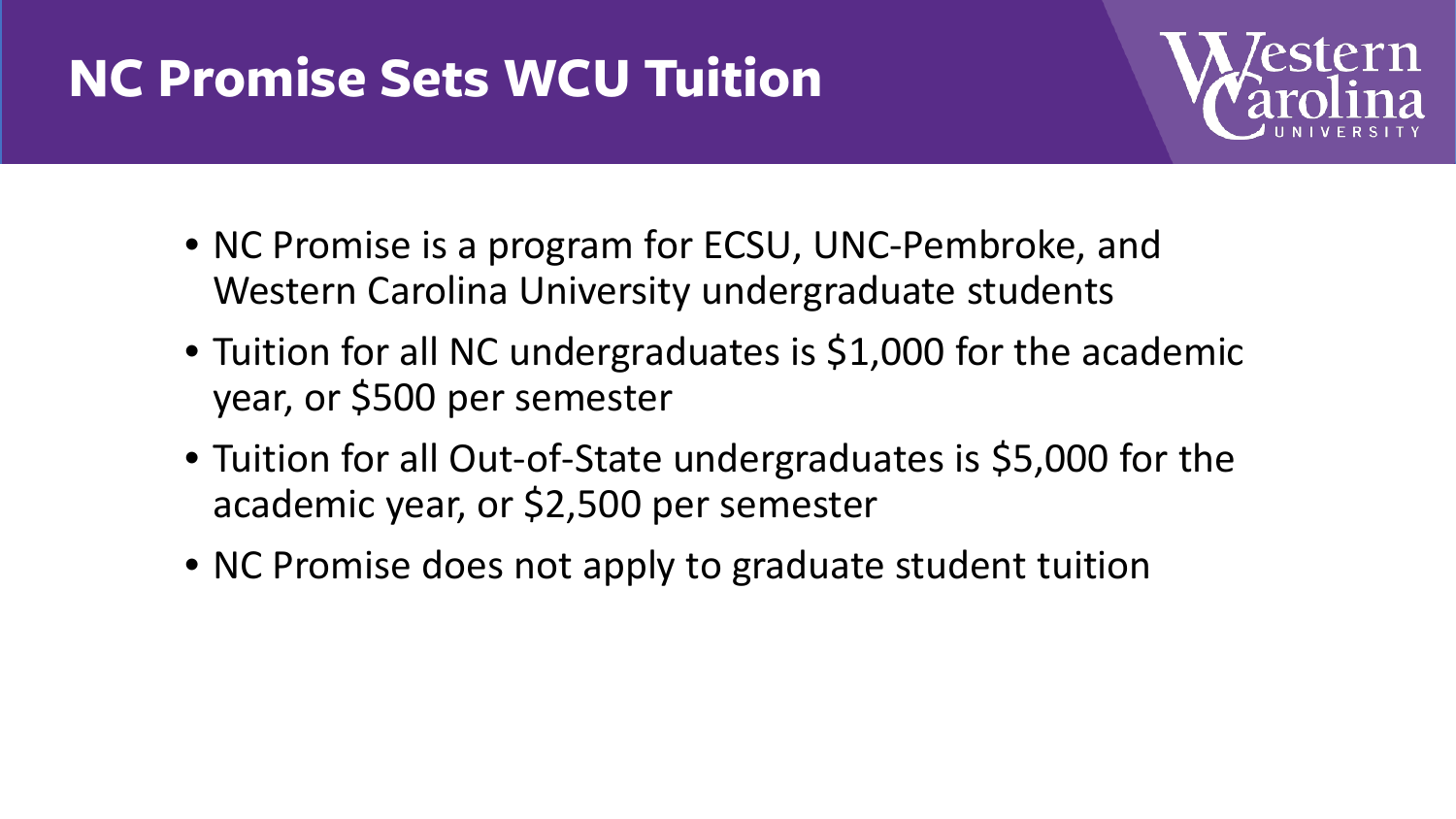### **Proposed Increases for 2022-23**



- Athletics Fee
- CEAP Teacher Education Course Fees
- Residence Hall Room Rates
- Meal Plan Rates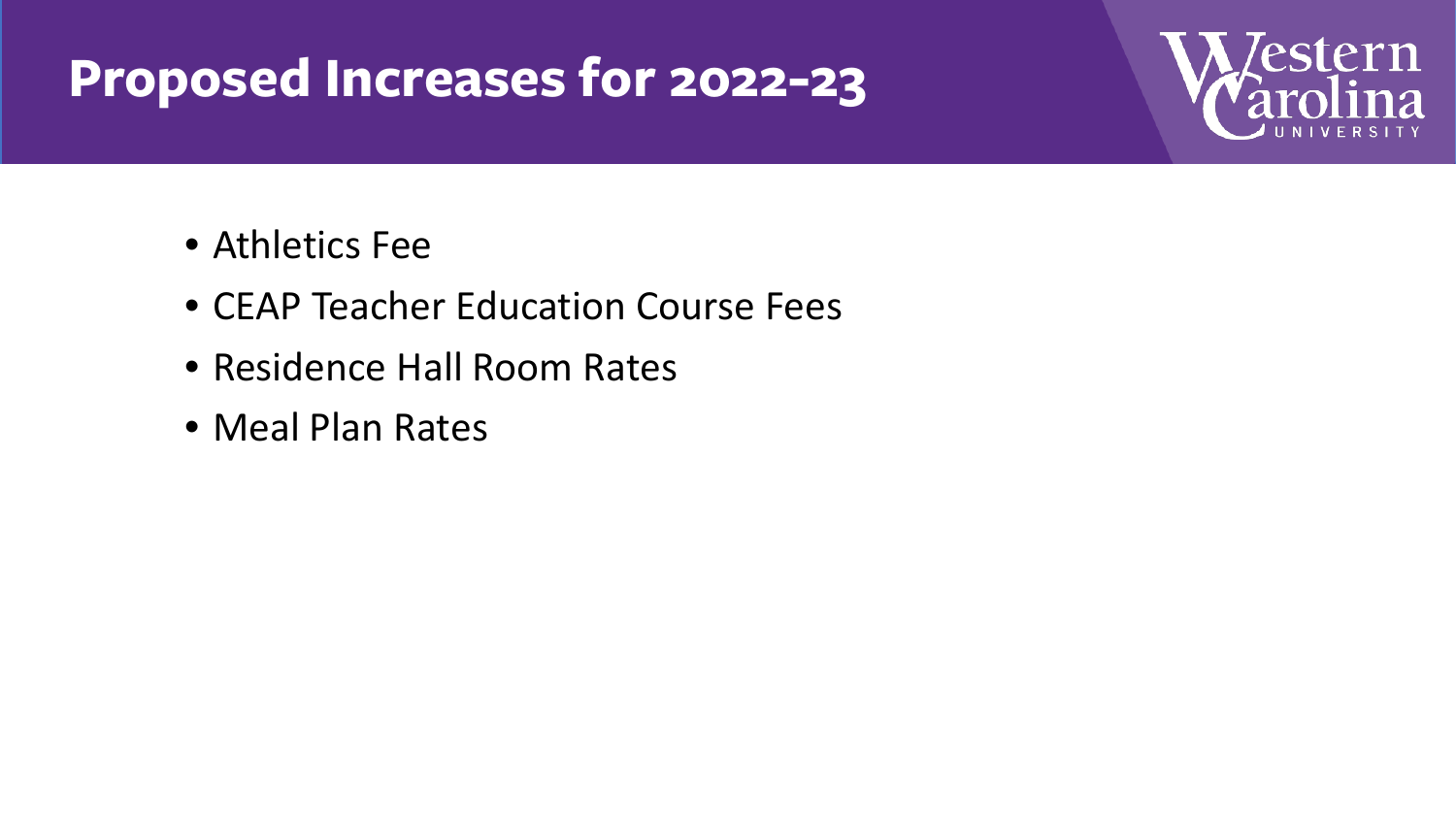#### **Athletics Fee Increase**



Athletics Fee Proposal:

- Fee is currently \$782 annually
- \$86 increase on the annual fee (+11%)
- Proposed increase of \$86 will raise the fee to \$868 annually to raise funds that will help transform WCU athletic facilities.
- There may be additional fee increases related to facilities projects in future years.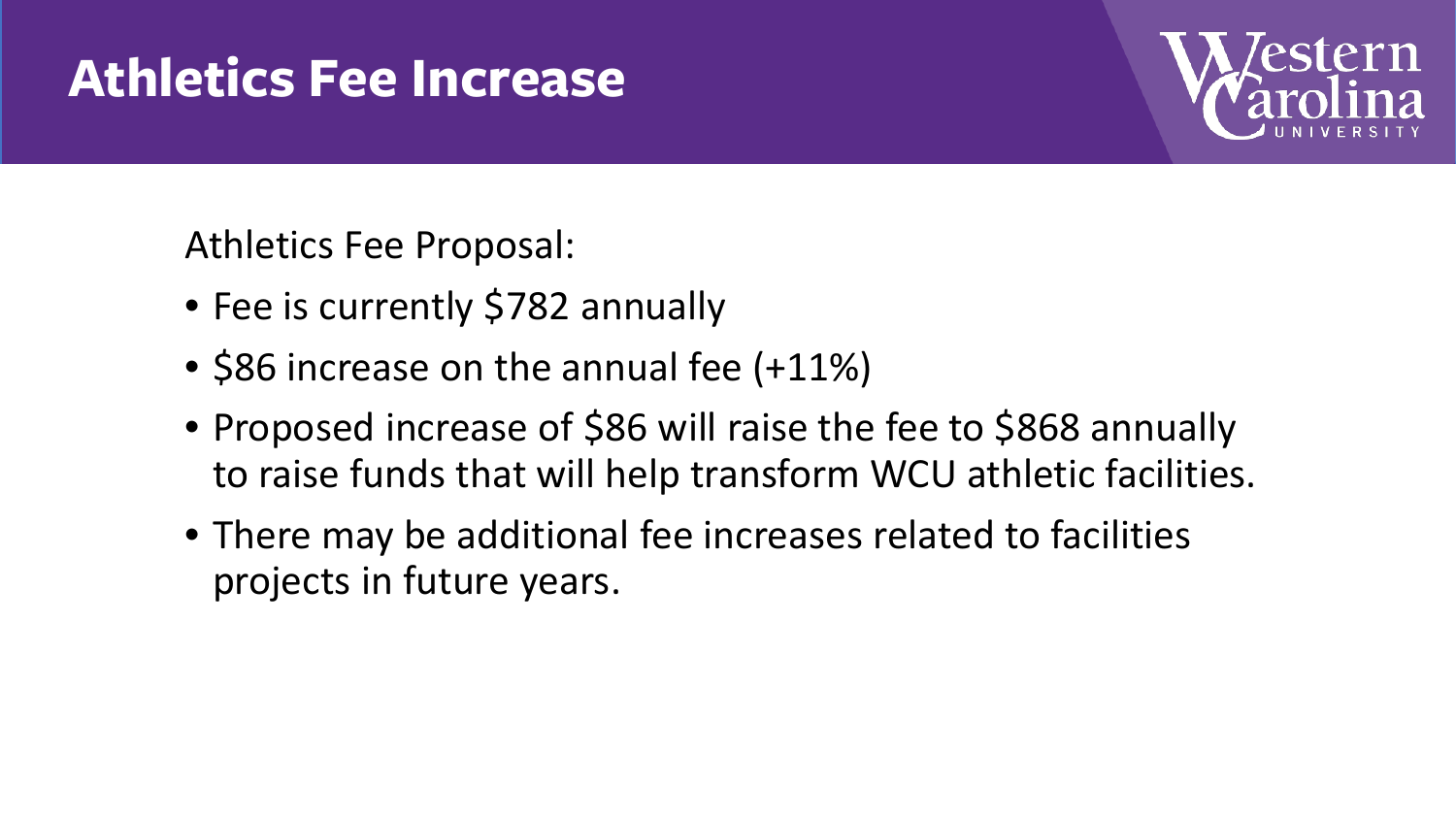#### **CEAP Teacher Education Course Fee**



CEAP Teacher Education Course Fee:

- \$300 increase on the existing fee to cover edTPA testing
- Fee is currently \$150 for the clinical educator stipend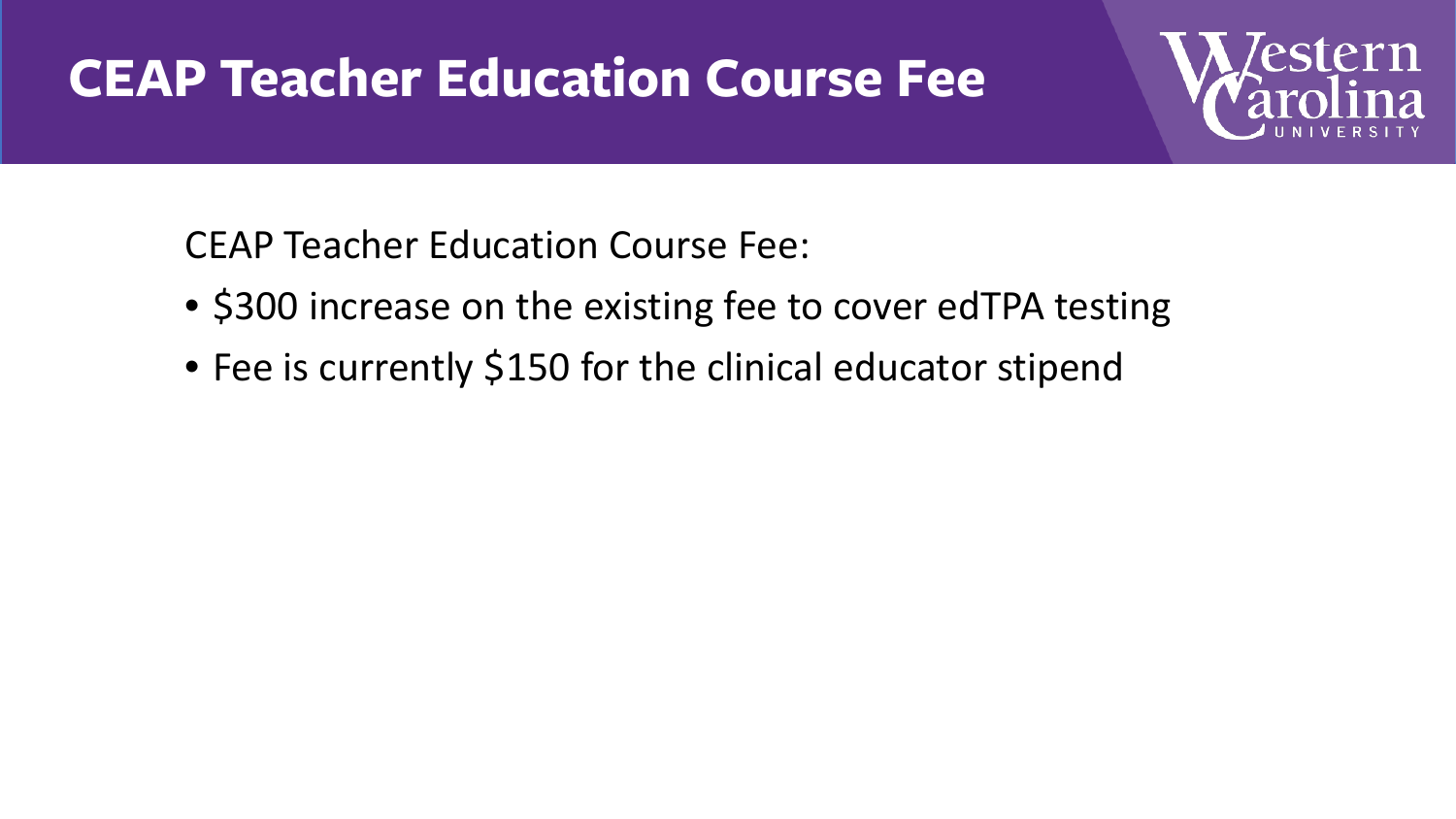# **Residence Hall Room Rates**



- Room Rates are being updated to include the new residence halls under construction and establish new baseline rates based on amenities provided
- Proposed Room Rate changes:
	- Decreased rates on four rates (Albright/Benton/Buchanan)
	- Increased rates on four rates (Harrill/Judaculla/Noble)
	- Remainder of the rates are unchanged
- Average Room Rate change is an overall decrease of -\$8.75 or -0.41% over last year's semester rates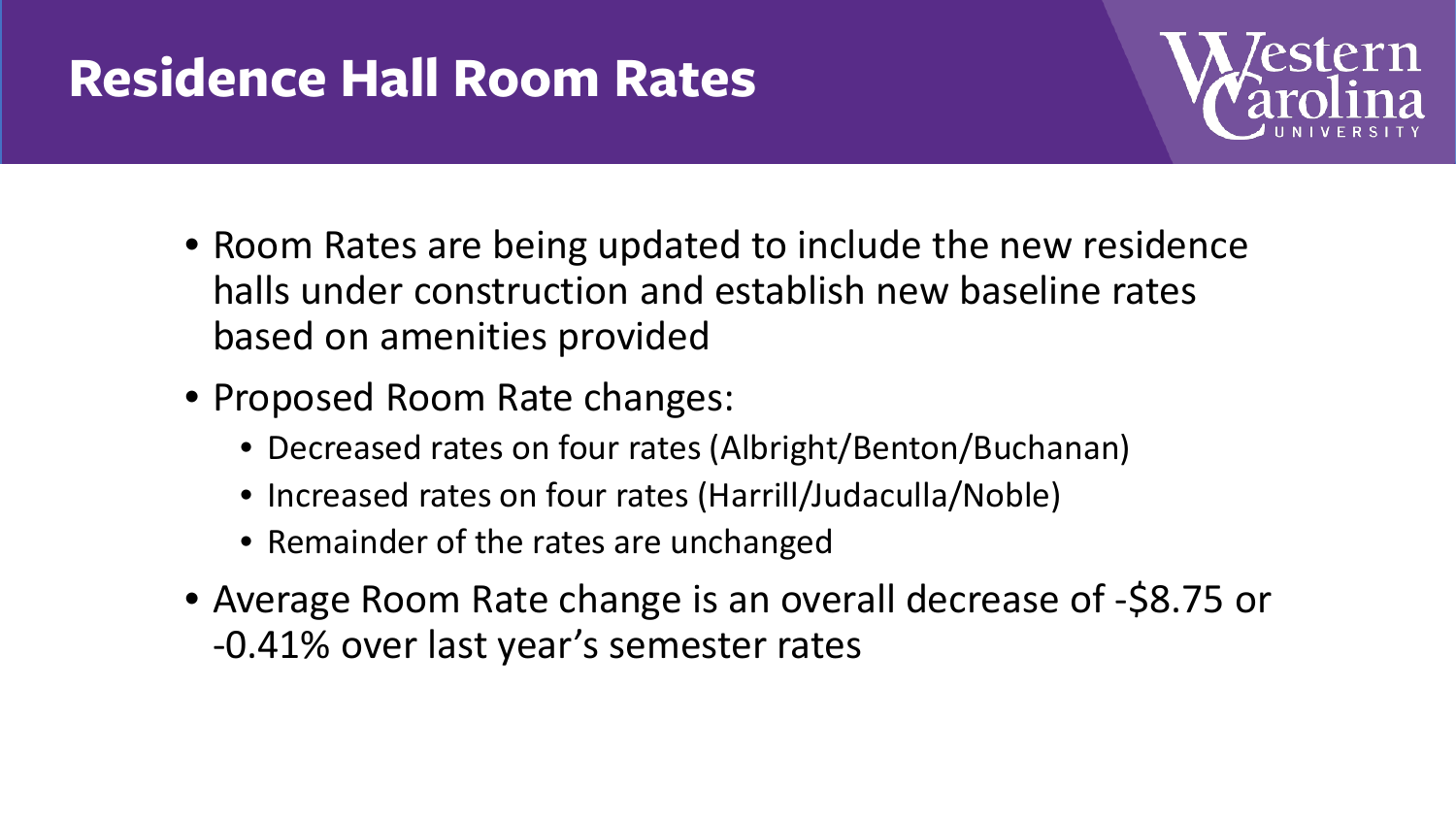# **Catamount Dining Meal Plan Proposal**



- Minor adjustments to WCU meal plans with three having no change in rates and three having an increase.
	- Average 1.19% increase across all plans, or an average 2.38% across the plans that have an increase (Block 150/80/40 plans)
	- NC sales tax is added to the cost of the meal plans on the WCU tuition and fee bills
- Additional Information:
	- No increase on mandatory first year plans for the third year in a row
	- Average Hourly Wage has increased 9.6% yr/yr, not including the one-time hiring incentives
	- Market basket food prices increased 11.1% yr/yr as of August 2021
	- Disposables (gloves, etc.) increased 9.8% yr/yr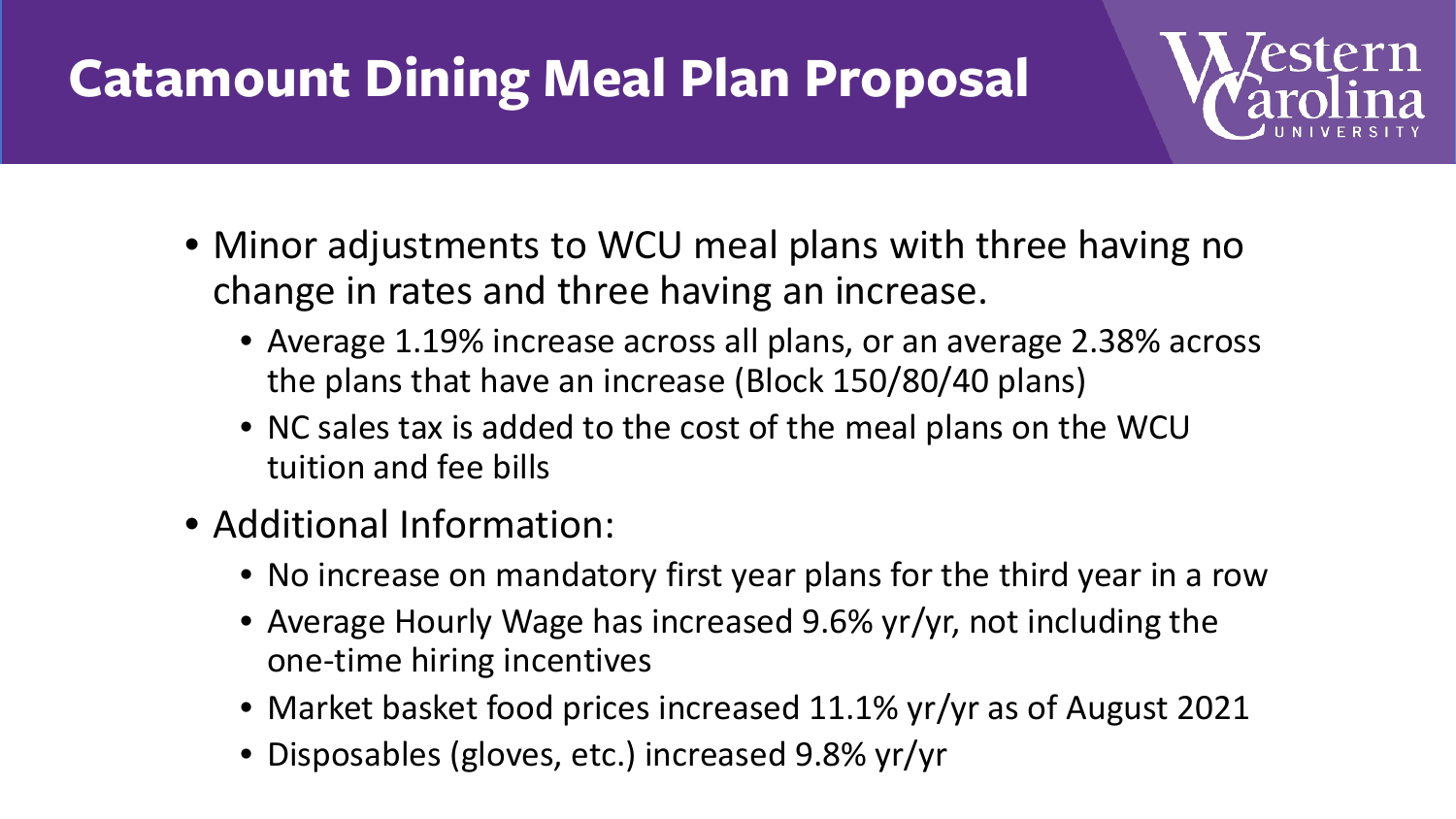

Thanks to NC Promise, for 2022-23 WCU students' estimated costs of tuition and fees combined with assumed on-campus residence hall and meal plan:

- For NC undergraduate students the proposed changes will total \$13,253 (a decrease of -\$470 or -3.4% lower)
- For NC graduate students the proposed changes will total \$18,780 (an increase of \$234 or 1.26% higher)
- For Out-Of-State undergraduate students the proposed changes total \$17,253 (a decrease of -\$470 or -2.7% lower)
- For Out-Of-State graduate students the proposed changes will total \$29,186 (an increase of \$234 or 0.8% higher)